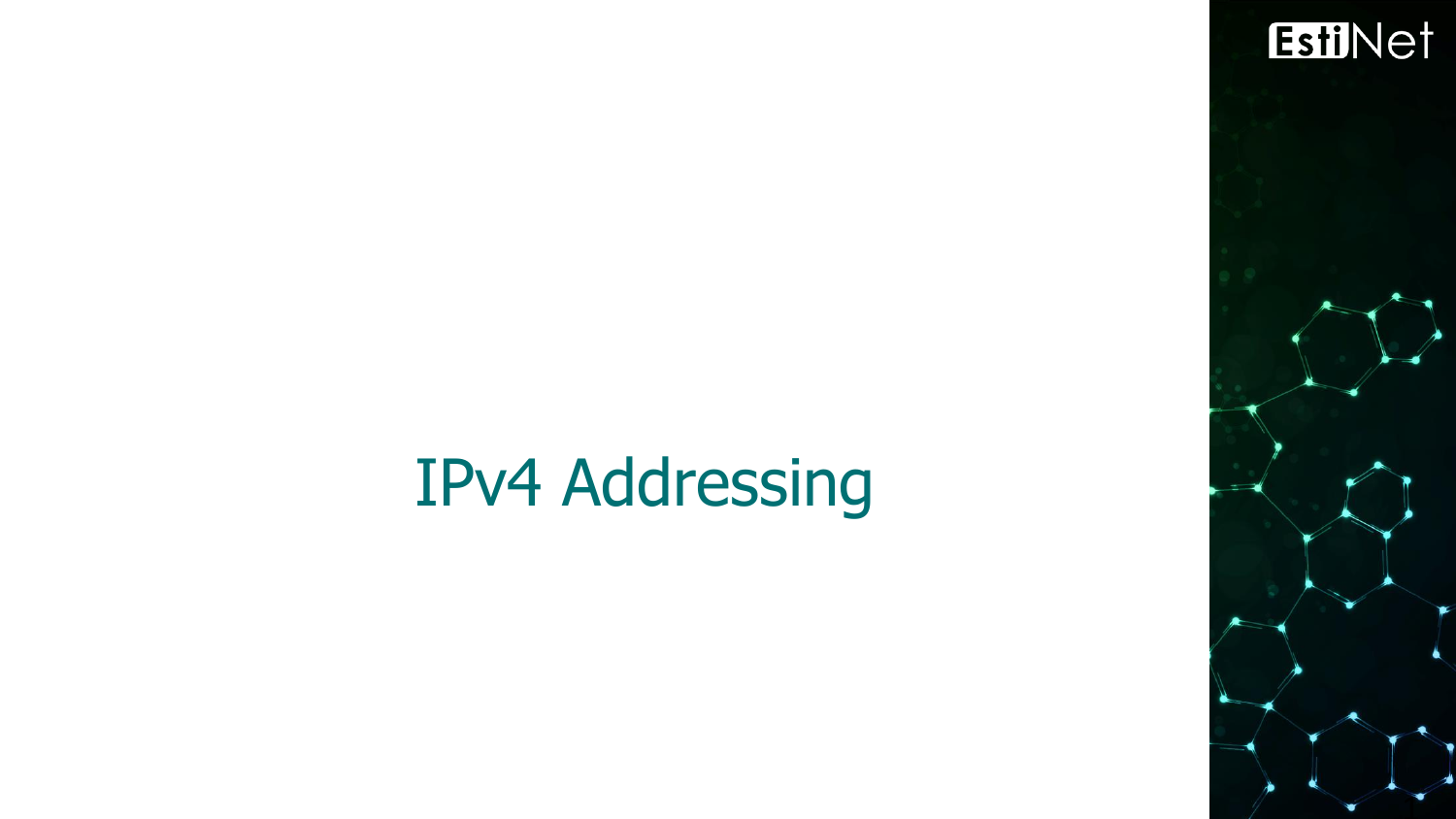## **Outline**

- Unicast Addressing
- Multicast Addressing
- Broadcast Addressing
- Summary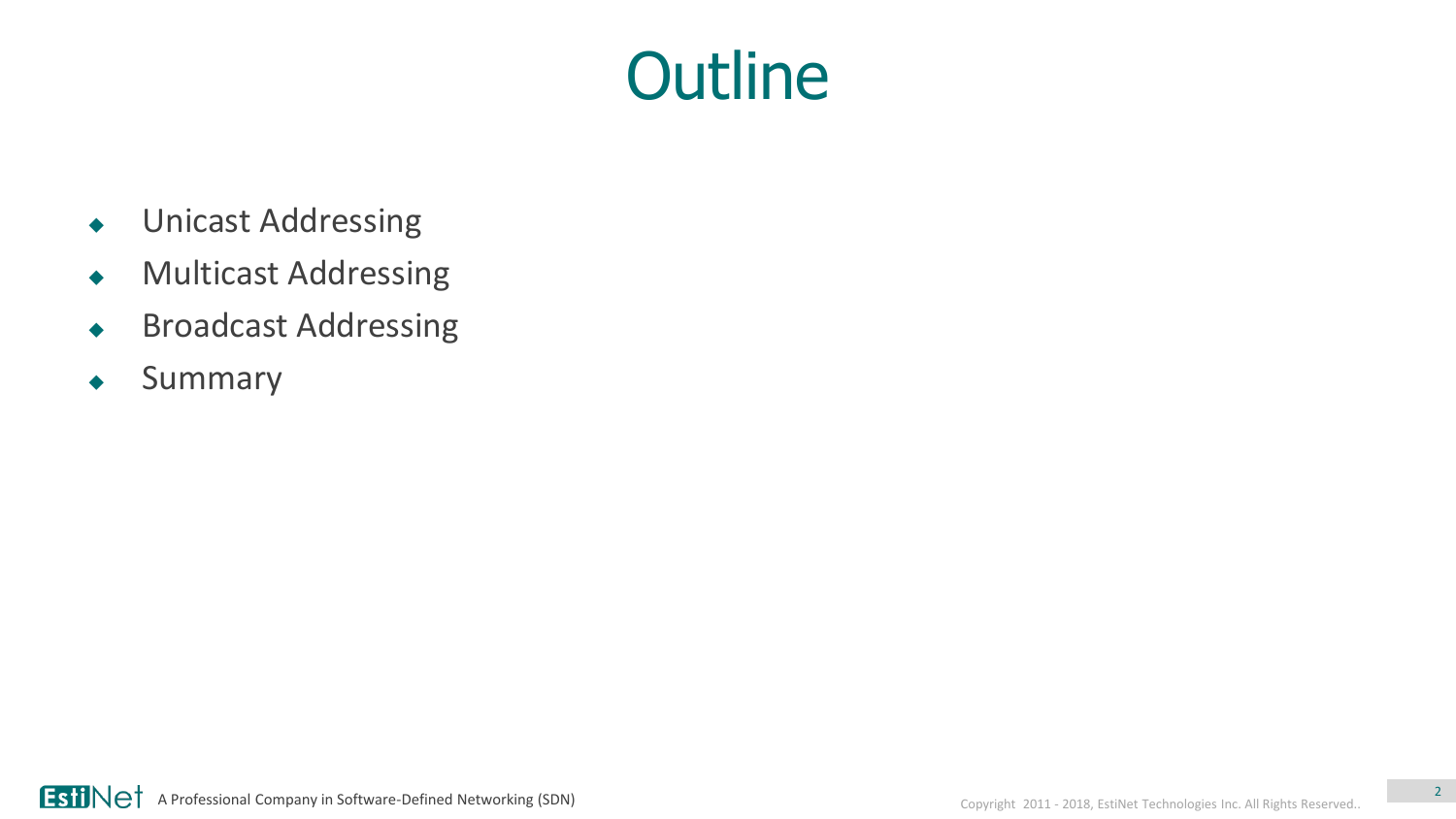## <Simulation Case> ipv4\_addressing.xtpl

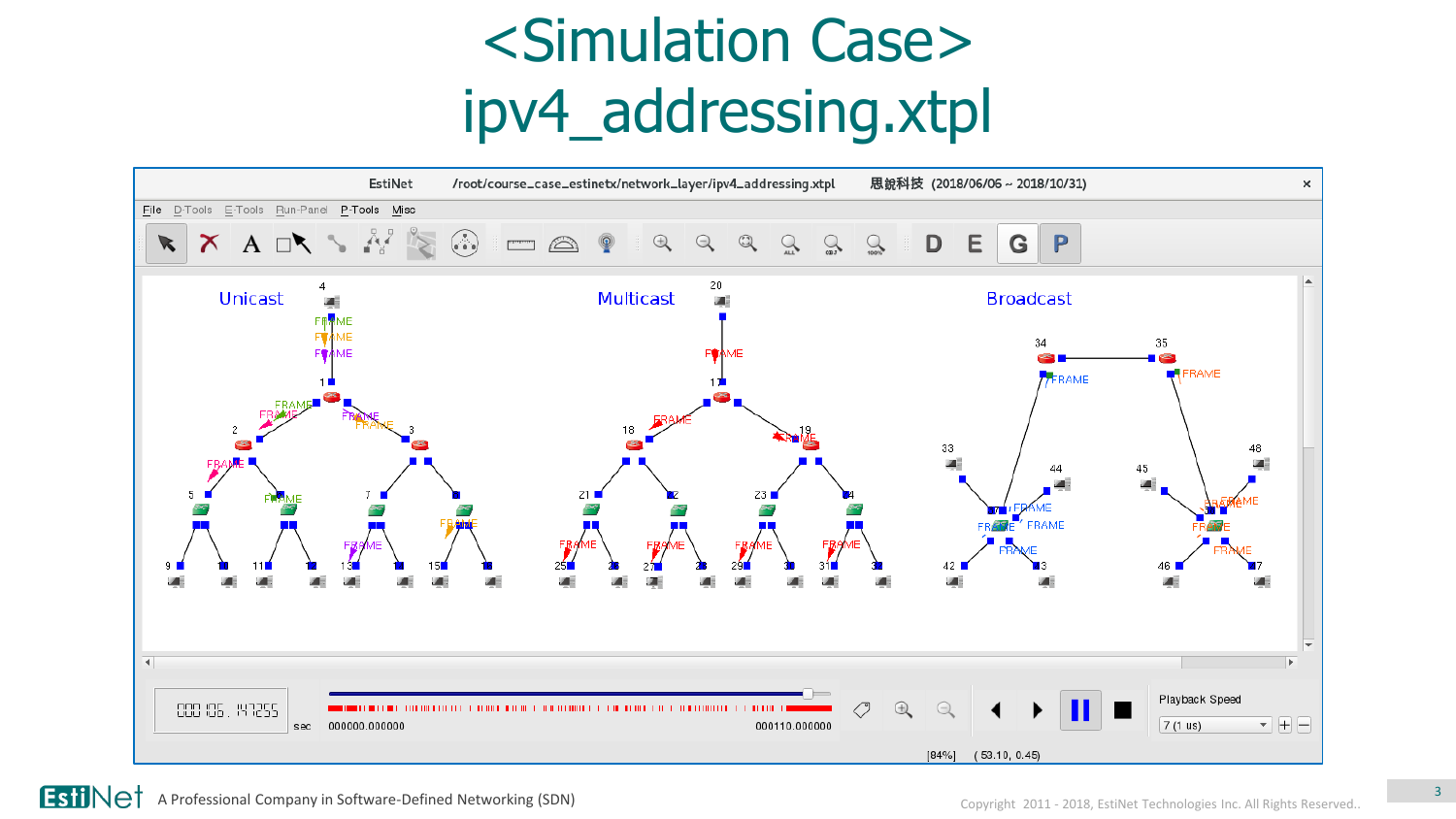## Unicast Addressing



4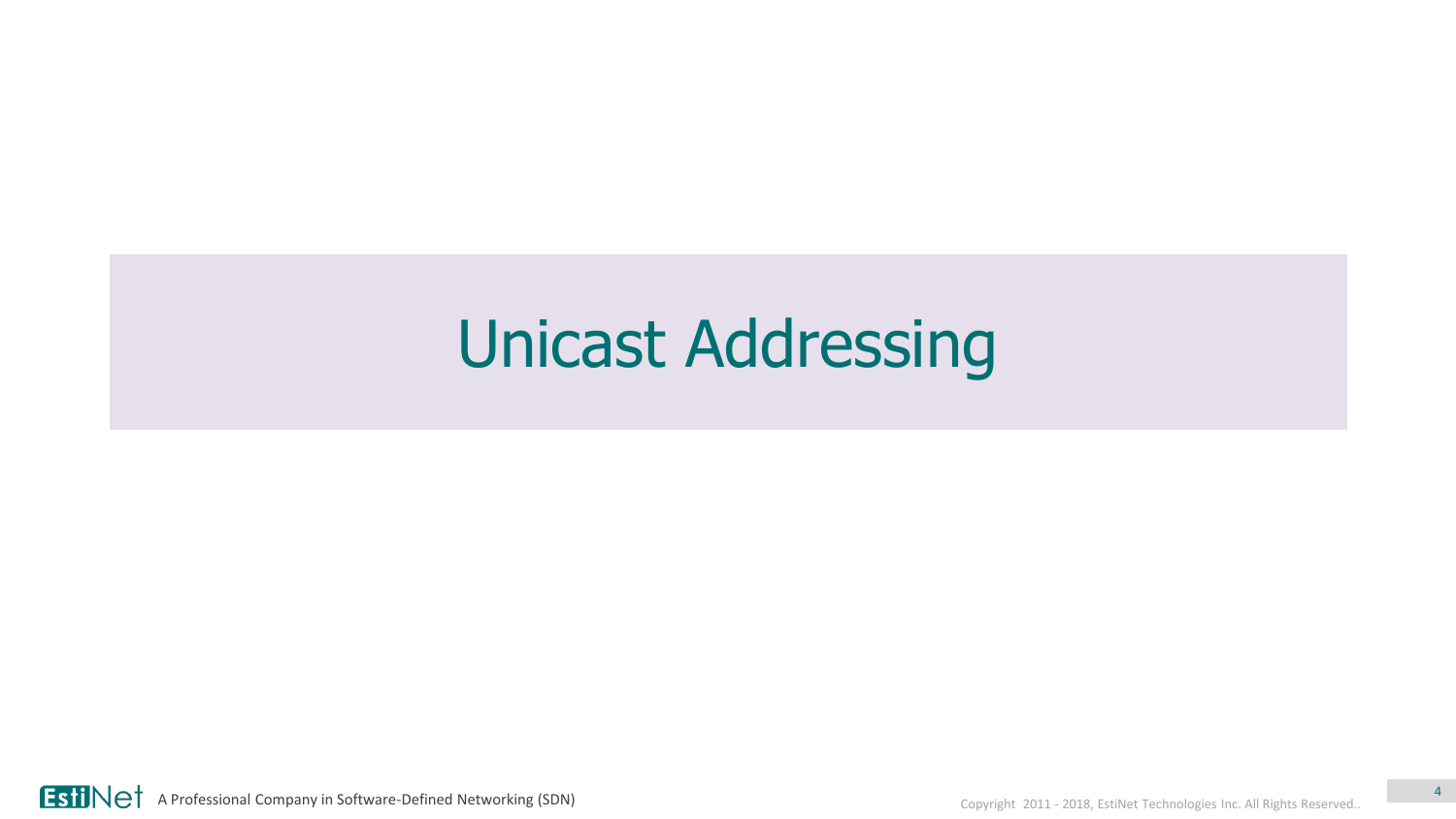#### The Transmission and Reception of Unicast Message

- On the Internet, if a network message is sent to only one target receiver, the receiver's IP address is filled in the IP header of the message. This kind of addressing is called unicast addressing.
- The graph on the right side shows that network node 4 sends unicast messages to node 9, 11, 13, and 15, respectively. Messages targeting different destination nodes are displayed in different colors.

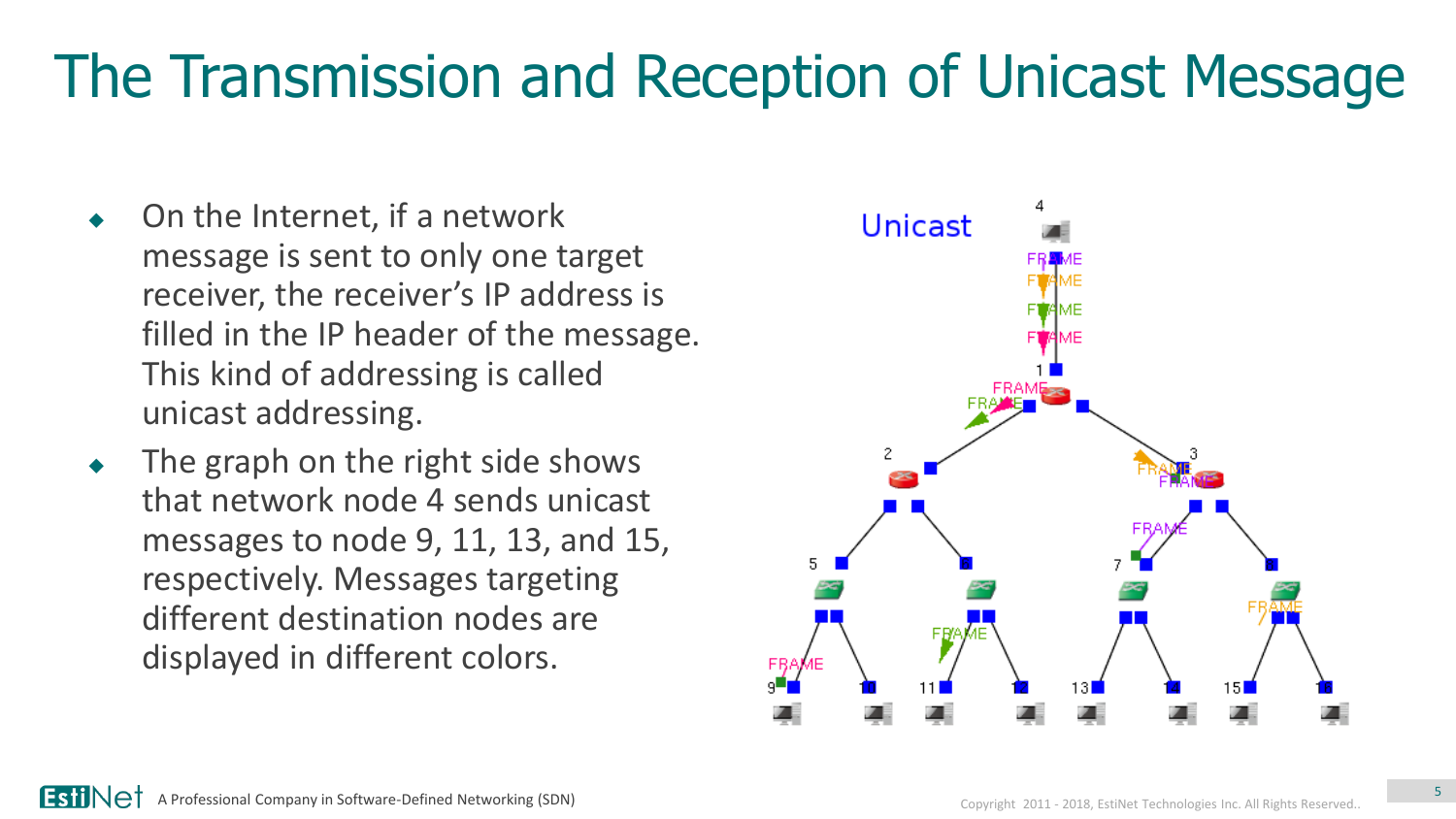# Observing Unicast Message by Wireshark

 From the graph on the right side, it shows all messages' source address is 1.0.1.2 while destination addresses are four network nodes' IP addresses, respectively.



|                       |                                                                                                                                                                                                                                                                                                                        |         |                |                   |         |                                                    |                         |                        |            | tcpdump_at_node_4.pcap [Wireshark 2.1.1 (Git Rev Unknown from unknown)]                             |                             |                      |                      |    | $\times$ |
|-----------------------|------------------------------------------------------------------------------------------------------------------------------------------------------------------------------------------------------------------------------------------------------------------------------------------------------------------------|---------|----------------|-------------------|---------|----------------------------------------------------|-------------------------|------------------------|------------|-----------------------------------------------------------------------------------------------------|-----------------------------|----------------------|----------------------|----|----------|
| File                  | Edit View Go Capture Analyze Statistics Telephony Tools Internals Help                                                                                                                                                                                                                                                 |         |                |                   |         |                                                    |                         |                        |            |                                                                                                     |                             |                      |                      |    |          |
| ●                     | $\odot$                                                                                                                                                                                                                                                                                                                |         | $\blacksquare$ | $\mathbb{X}$<br>G | Q       |                                                    | $\lll$ $\gg$ $\gg$      | ⋒                      |            | ⋑                                                                                                   | $[{\scriptstyle \uparrow}]$ | $\sqrt{1}$<br>$\Box$ | $\ast$ $\ast$        |    |          |
| Filter:               |                                                                                                                                                                                                                                                                                                                        |         |                |                   |         |                                                    | $\overline{\mathbf{v}}$ |                        | Expression | Clear                                                                                               | Apply                       |                      | Save                 |    |          |
| No.                   | Time                                                                                                                                                                                                                                                                                                                   | Source  |                |                   |         | Destination                                        |                         |                        |            | Protocol Length Info                                                                                |                             |                      |                      |    |          |
|                       | 1 0.000000                                                                                                                                                                                                                                                                                                             | 1.0.1.2 |                |                   | 1.0.6.2 |                                                    |                         |                        |            | <b>UDP</b>                                                                                          |                             |                      | 88 49635-5200 Len=46 |    |          |
|                       | 2 0.000000                                                                                                                                                                                                                                                                                                             | 1.0.1.2 |                |                   | 1.0.7.2 |                                                    |                         |                        |            | <b>UDP</b>                                                                                          |                             |                      | 88 53823-5200 Len=46 |    |          |
|                       | 3 0.000000                                                                                                                                                                                                                                                                                                             | 1.0.1.2 |                |                   | 1.0.5.2 |                                                    |                         |                        |            | <b>UDP</b>                                                                                          |                             |                      | 88 46431→5200 Len=46 |    |          |
|                       | 4 0.000000                                                                                                                                                                                                                                                                                                             | 1.0.1.2 |                |                   | 1.0.4.2 |                                                    |                         |                        |            | <b>UDP</b>                                                                                          |                             |                      | 88 52774-5200 Len=46 |    |          |
|                       | 5 0.000500                                                                                                                                                                                                                                                                                                             | 1.0.1.2 |                |                   | 1.0.4.2 |                                                    |                         |                        |            | <b>UDP</b>                                                                                          |                             |                      | 88 52774-5200 Len=46 |    |          |
|                       | 60.000500                                                                                                                                                                                                                                                                                                              | 1.0.1.2 |                |                   | 1.0.5.2 |                                                    |                         |                        |            | <b>UDP</b>                                                                                          |                             |                      | 88 46431-5200 Len=46 |    |          |
|                       | 7 0.000500                                                                                                                                                                                                                                                                                                             | 1.0.1.2 |                |                   | 1.0.7.2 |                                                    |                         |                        |            | <b>UDP</b>                                                                                          |                             |                      | 88 53823-5200 Len=46 |    |          |
|                       | 8 0.000500                                                                                                                                                                                                                                                                                                             | 1.0.1.2 |                |                   | 1.0.6.2 |                                                    |                         |                        |            | <b>UDP</b>                                                                                          |                             |                      | 88 49635-5200 Len=46 |    |          |
|                       | 9 0.001000                                                                                                                                                                                                                                                                                                             | 1.0.1.2 |                |                   | 1.0.6.2 |                                                    |                         |                        |            | <b>UDP</b>                                                                                          |                             |                      | 88 49635-5200 Len=46 |    |          |
|                       | 10 0.001000                                                                                                                                                                                                                                                                                                            | 1.0.1.2 |                |                   | 1.0.7.2 |                                                    |                         |                        |            | <b>UDP</b>                                                                                          |                             |                      | 88 53823-5200 Len=46 |    |          |
|                       | 11 0.001000                                                                                                                                                                                                                                                                                                            | 1.0.1.2 |                |                   | 1.0.5.2 |                                                    |                         |                        |            | UDP                                                                                                 |                             |                      | 88 46431-5200 Len=46 |    |          |
|                       | Frame 1: 88 bytes on wire (704 bits), 88 bytes captured (704 bits)<br>Ethernet II, Src: EquipTra 00:00:0a (00:01:00:00:00:0a), Dst: EquipTra 00:00:01 (00:01:00:00:00:01) ♦<br>Internet Protocol Version 4, Src: 1.0.1.2, Dst: 1.0.6.2<br>▶ User Datagram Protocol, Src Port: 49635, Dst Port: 5200<br>Data (46 bytes) |         |                |                   |         |                                                    |                         |                        |            |                                                                                                     |                             |                      |                      |    |          |
| 0000                  | 00 01 00 00 00 01 00 01                                                                                                                                                                                                                                                                                                |         |                |                   |         | 00 00 00 0a 08 00 45 00                            |                         |                        | . E .      |                                                                                                     |                             |                      |                      |    |          |
| 0010<br>0020          | 00 4a 7a 79 40 00 40 11<br>06 02 cl e3 14 50 00 36                                                                                                                                                                                                                                                                     |         |                |                   |         | b7 26 01 00 01 02 01 00<br>c4 19 31 2b 20 20 20 20 |                         | $\ldots P.6 \ldots 1+$ | Jzy@.@. A  |                                                                                                     |                             |                      |                      |    |          |
| 0030                  | 20 20 20 31 30 30 2e 30                                                                                                                                                                                                                                                                                                |         |                |                   |         | 30 30 30 30 30 00 2b 7f                            |                         |                        | 100.000000 |                                                                                                     |                             |                      |                      |    |          |
| 0040                  | 00 00 80 ed 0f f2 2b 7f                                                                                                                                                                                                                                                                                                |         |                |                   |         | 00 00 b0 03 40 00 00 00                            |                         |                        | $+0$       |                                                                                                     |                             |                      |                      |    |          |
| $\circ$ $\mathscr{C}$ |                                                                                                                                                                                                                                                                                                                        |         |                |                   |         |                                                    |                         |                        |            | File: "/root/course_case_estinetx/network_layer/ipv4_addressing.results/per_node/node4/tcpdump_at_n |                             |                      |                      | Pa | Pr       |

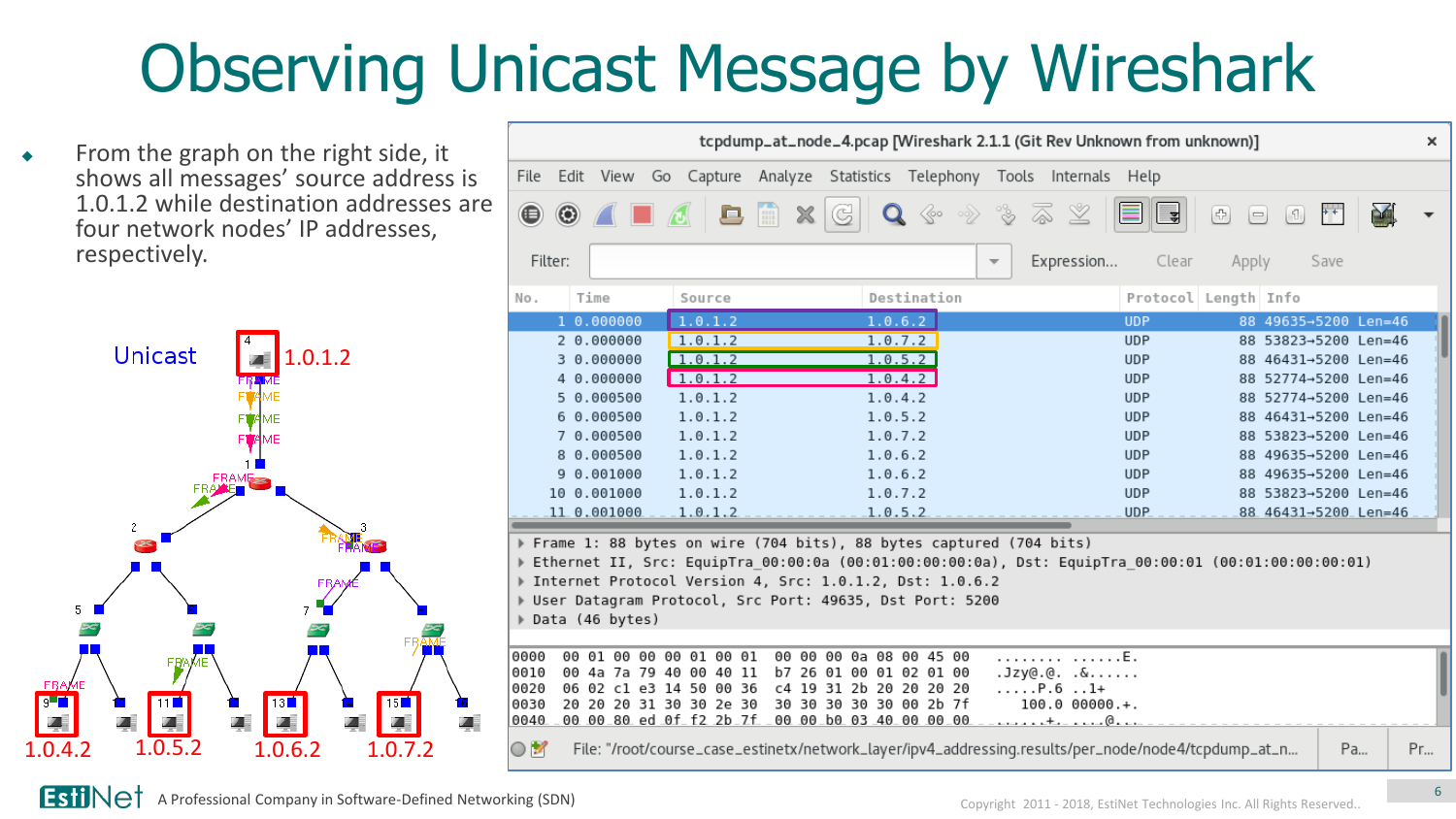## Multicast Addressing

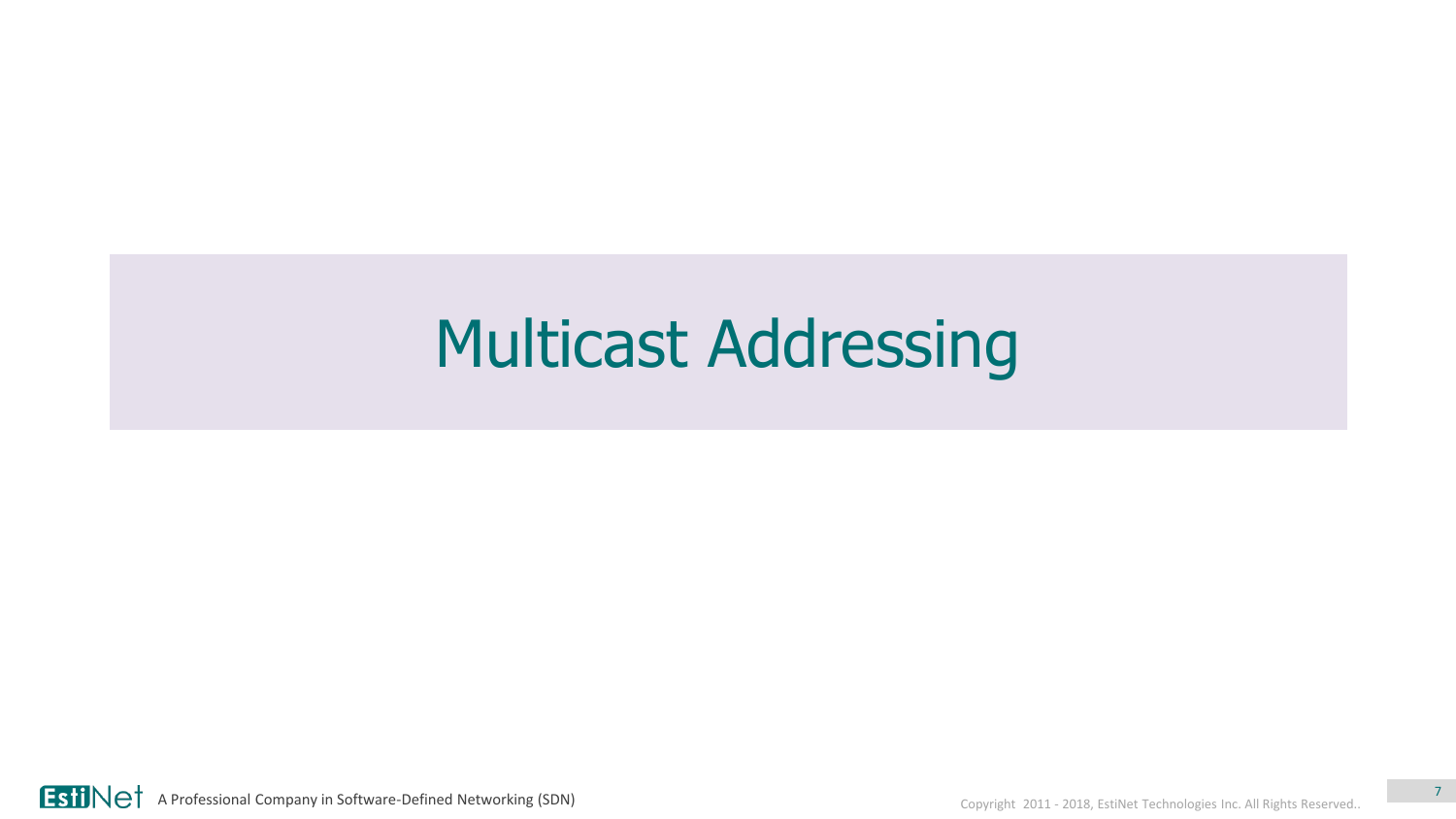#### The Transmission and Reception of Multicast Message

- On the Internet, if a network message is sent to only those receivers who want the message, a multicast IP address is filled in the IP header of the message. This kind of addressing is called multicast addressing.
- $\leftarrow$  The graph on the right side shows that network node 20 sends multicast messages to those nodes who want the messages. Node 25, 27, 29, and 31 join a multicast group to receive the multicast messages.
- ◆ Routers and switches have to provide multicast functions so that they forward multicast messages to those who join multicast groups.
- $\bullet$  Multicasting is usually used for real-time audio/video streaming applications. In these applications, many users download the same real-time digital content simultaneously.

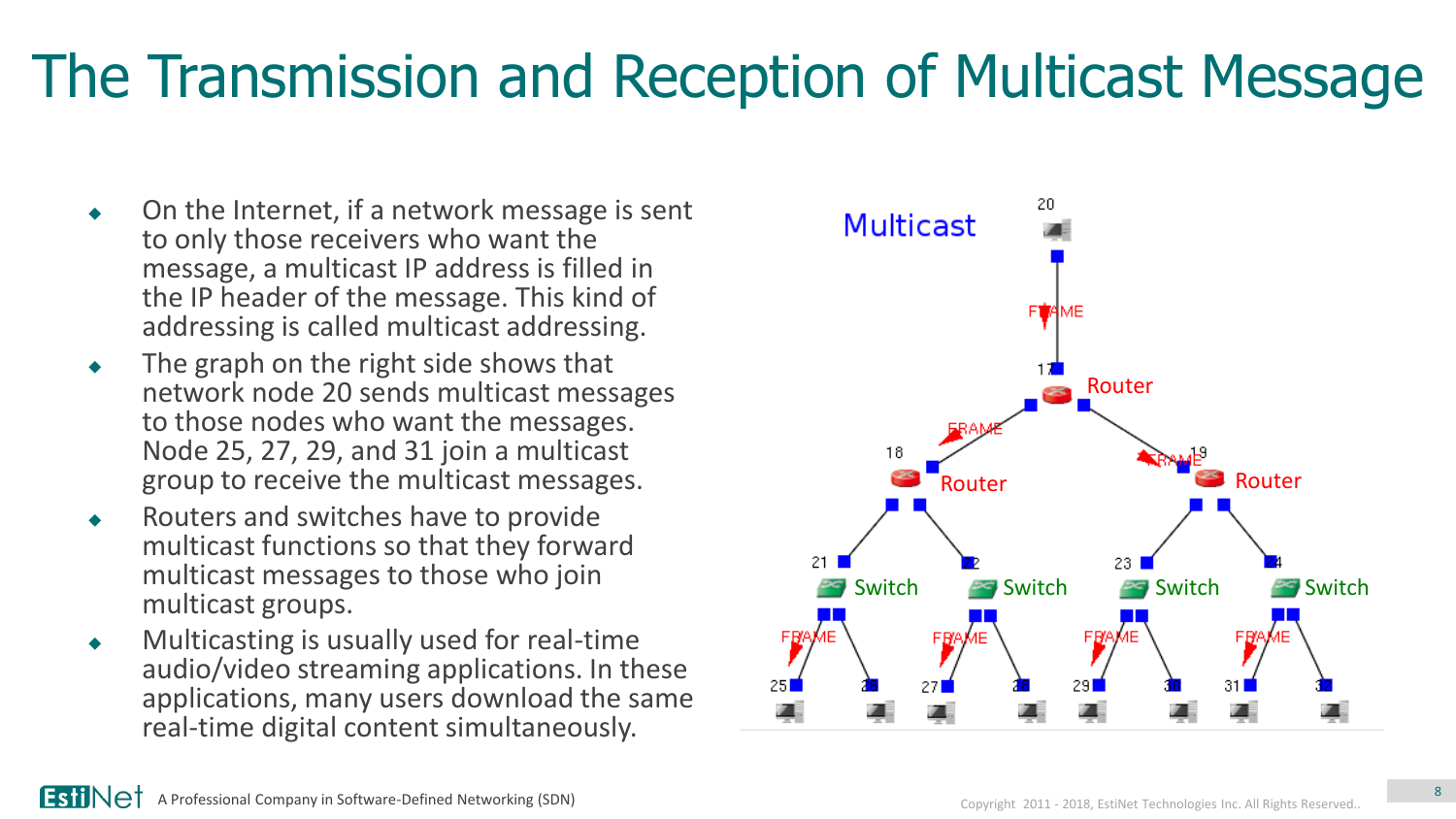# Observing Multicast Message by Wireshark

 From the graph on the right side, it shows all messages' source address is 1.0.8.2 while destination address is a multicast address 234.0.0.1.



Node 25, 27, 29, and 31 join the multicast group 234.0.0.1.

|                                                               |         |                 |                                                                                                                                                                                              |  |                                                                                                                                     |  |             |                                                                                                                                                                                                                                                                                                                                                     |                         |                                       |                                       | tcpdump_at_node_20.pcap [Wireshark 2.1.1 (Git Rev Unknown from unknown)]                            |                |                     |                      |    | $\times$ |
|---------------------------------------------------------------|---------|-----------------|----------------------------------------------------------------------------------------------------------------------------------------------------------------------------------------------|--|-------------------------------------------------------------------------------------------------------------------------------------|--|-------------|-----------------------------------------------------------------------------------------------------------------------------------------------------------------------------------------------------------------------------------------------------------------------------------------------------------------------------------------------------|-------------------------|---------------------------------------|---------------------------------------|-----------------------------------------------------------------------------------------------------|----------------|---------------------|----------------------|----|----------|
| File                                                          |         |                 | Edit View Go Capture Analyze Statistics Telephony Tools Internals Help                                                                                                                       |  |                                                                                                                                     |  |             |                                                                                                                                                                                                                                                                                                                                                     |                         |                                       |                                       |                                                                                                     |                |                     |                      |    |          |
| $\mathbf{\Theta}$                                             | $\odot$ |                 |                                                                                                                                                                                              |  | <b>B R X G</b>                                                                                                                      |  |             | $\begin{picture}(160,170) \put(0,0){\line(1,0){10}} \put(15,0){\line(1,0){10}} \put(15,0){\line(1,0){10}} \put(15,0){\line(1,0){10}} \put(15,0){\line(1,0){10}} \put(15,0){\line(1,0){10}} \put(15,0){\line(1,0){10}} \put(15,0){\line(1,0){10}} \put(15,0){\line(1,0){10}} \put(15,0){\line(1,0){10}} \put(15,0){\line(1,0){10}} \put(15,0){\line$ |                         |                                       |                                       | - 3                                                                                                 | $\mathbb{C}^1$ | $\mathbb{I}$<br>$=$ | $+$                  |    |          |
| Filter:                                                       |         |                 |                                                                                                                                                                                              |  |                                                                                                                                     |  |             |                                                                                                                                                                                                                                                                                                                                                     | $\overline{\mathbf{v}}$ | Expression                            |                                       | Clear                                                                                               | Apply          |                     | Save                 |    |          |
| No.                                                           | Time    |                 | Source                                                                                                                                                                                       |  |                                                                                                                                     |  | Destination |                                                                                                                                                                                                                                                                                                                                                     |                         |                                       |                                       | Protocol Length Info                                                                                |                |                     |                      |    |          |
|                                                               |         | 1 0.000000      | 1.0.8.2                                                                                                                                                                                      |  |                                                                                                                                     |  | 234.0.0.1   |                                                                                                                                                                                                                                                                                                                                                     |                         |                                       |                                       | <b>UDP</b>                                                                                          |                |                     | 88 32819-5200 Len=46 |    |          |
|                                                               |         | 2 0.000500      | 1.0.8.2                                                                                                                                                                                      |  |                                                                                                                                     |  | 234.0.0.1   |                                                                                                                                                                                                                                                                                                                                                     |                         |                                       |                                       | <b>UDP</b>                                                                                          |                |                     | 88 32819-5200 Len=46 |    |          |
|                                                               |         | 3 0.001000      | 1.0.8.2                                                                                                                                                                                      |  |                                                                                                                                     |  | 234.0.0.1   |                                                                                                                                                                                                                                                                                                                                                     |                         |                                       |                                       | <b>UDP</b>                                                                                          |                |                     | 88 32819-5200 Len=46 |    |          |
|                                                               |         | 4 0.001500      | 1.0.8.2                                                                                                                                                                                      |  |                                                                                                                                     |  | 234.0.0.1   |                                                                                                                                                                                                                                                                                                                                                     |                         |                                       |                                       | <b>UDP</b>                                                                                          |                |                     | 88 32819-5200 Len=46 |    |          |
|                                                               |         | 5 0.002000      | 1.0.8.2                                                                                                                                                                                      |  |                                                                                                                                     |  | 234.0.0.1   |                                                                                                                                                                                                                                                                                                                                                     |                         |                                       |                                       | <b>UDP</b>                                                                                          |                |                     | 88 32819-5200 Len=46 |    |          |
|                                                               |         | 60.002500       | 1.0.8.2                                                                                                                                                                                      |  |                                                                                                                                     |  | 234.0.0.1   |                                                                                                                                                                                                                                                                                                                                                     |                         |                                       |                                       | <b>UDP</b>                                                                                          |                |                     | 88 32819-5200 Len=46 |    |          |
|                                                               |         | 7 0.003000      | 1.0.8.2                                                                                                                                                                                      |  |                                                                                                                                     |  | 234.0.0.1   |                                                                                                                                                                                                                                                                                                                                                     |                         |                                       |                                       | <b>UDP</b>                                                                                          |                |                     | 88 32819-5200 Len=46 |    |          |
|                                                               |         | 8 0.003500      | 1.0.8.2                                                                                                                                                                                      |  |                                                                                                                                     |  | 234.0.0.1   |                                                                                                                                                                                                                                                                                                                                                     |                         |                                       |                                       | <b>UDP</b>                                                                                          |                |                     | 88 32819-5200 Len=46 |    |          |
|                                                               |         | 9 0.004000      | 1.0.8.2                                                                                                                                                                                      |  |                                                                                                                                     |  | 234.0.0.1   |                                                                                                                                                                                                                                                                                                                                                     |                         |                                       |                                       | <b>UDP</b>                                                                                          |                |                     | 88 32819-5200 Len=46 |    |          |
|                                                               |         | 10 0.004500     | 1.0.8.2                                                                                                                                                                                      |  |                                                                                                                                     |  | 234.0.0.1   |                                                                                                                                                                                                                                                                                                                                                     |                         |                                       |                                       | <b>UDP</b>                                                                                          |                |                     | 88 32819-5200 Len=46 |    |          |
|                                                               |         | 11 0.005000     | 1.0.8.2                                                                                                                                                                                      |  |                                                                                                                                     |  | 234.0.0.1   |                                                                                                                                                                                                                                                                                                                                                     |                         |                                       |                                       | <b>UDP</b>                                                                                          |                |                     | 88 32819-5200 Len=46 |    |          |
|                                                               |         | Data (46 bytes) | Frame 1: 88 bytes on wire (704 bits), 88 bytes captured (704 bits)<br>Internet Protocol Version 4, Src: 1.0.8.2, Dst: 234.0.0.1<br>▶ User Datagram Protocol, Src Port: 32819, Dst Port: 5200 |  |                                                                                                                                     |  |             |                                                                                                                                                                                                                                                                                                                                                     |                         |                                       |                                       | Ethernet II, Src: EquipTra 00:00:28 (00:01:00:00:00:28), Dst: IPv4mcast 01 (01:00:5e:00:00:01) →    |                |                     |                      |    |          |
| 0000<br>0010<br>0020<br>0030<br>0040<br>$\circ$ $\mathscr{C}$ |         |                 | 01 00 5e 00 00 01 00 01<br>00 4a 69 57 40 00 1e 11<br>00 01 80 33 14 50 00 36<br>20 20 20 31 30 30 2e 30<br>00 00 1c 08 40 00 00 00                                                          |  | 00 00 00 28 08 00 45 00<br>00 49 01 00 08 02 ea 00<br>fd 48 31 2b 20 20 20 20<br>30 30 30 30 30 00 fc 7f<br>00 00 f8 4f 64 70 20 7f |  |             |                                                                                                                                                                                                                                                                                                                                                     |                         | $3.P.6$ $.H1+$<br>$\ldots 0 \ldots 1$ | . . ^ ( E .<br>.JiW@ .I<br>100.000000 | File: "/root/course_case_estinetx/network_layer/ipv4_addressing.results/per_node/node20/tcpdump_at_ |                |                     |                      | Pa | Pr       |

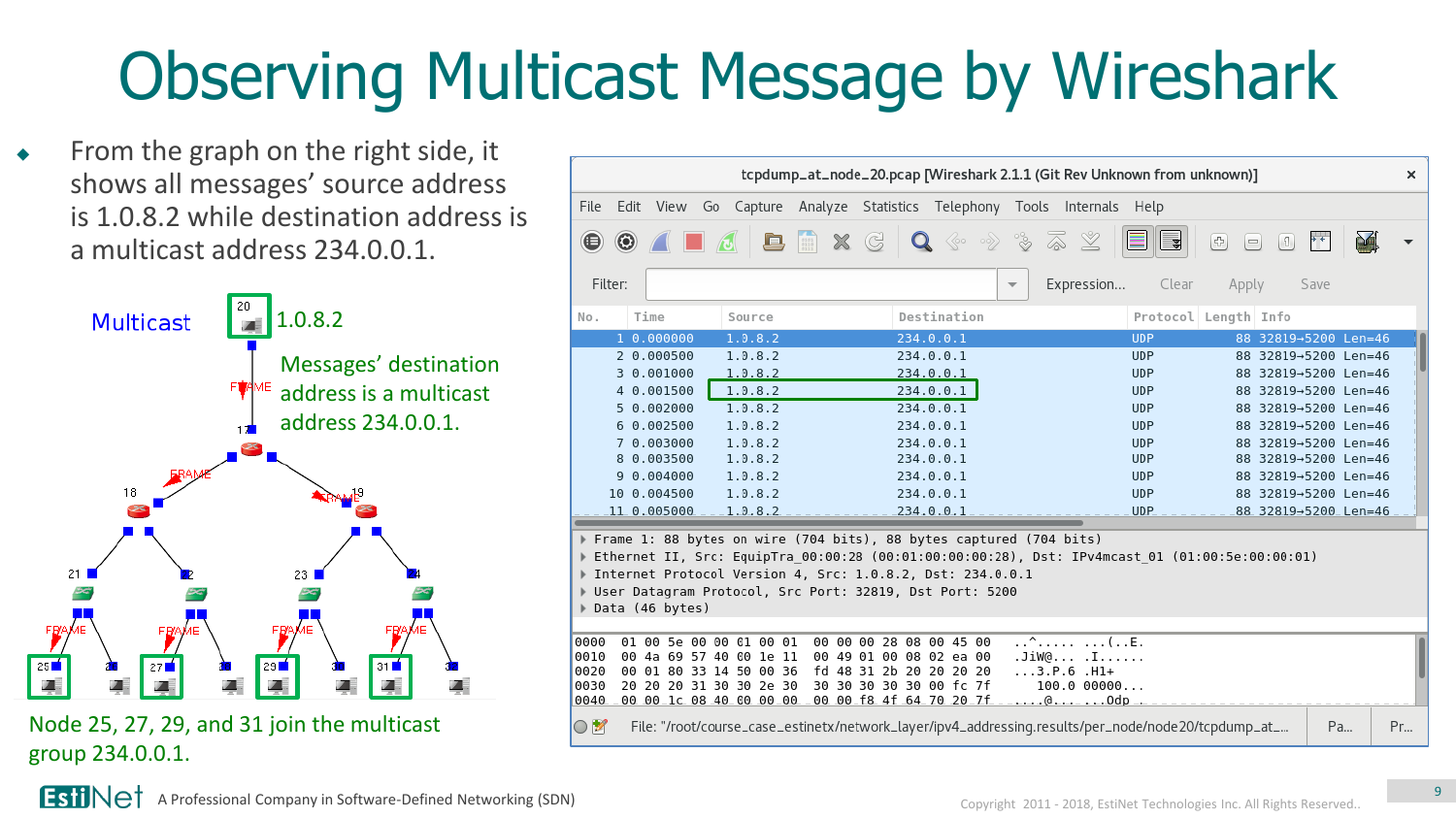## The Configuration of Multicasting Simulation

#### Receiver Host

- In simulator, a receiver host executes the command "rtg -4 u … 234.0.0.1" to join the multicast group 234.0.0.1 and receive UDP messages whose destination IP address is 234.0.0.1.
- When a receiver host joins a multicast group, it sends IGMP messages to tell network devices which multicast group it joins.
- Switch
	- If a switch's port receives the IGMP message sent from the receiver host, that port joins the multicast group 234.0.0.1. Later, when a switch receives a message whose destination IP address is 234.0.0.1, the switch forwards the message to all ports which join the multicast group 234.0.0.1.
- Router
	- If a router's NIC receives the IGMP message sent from the receiver host, that NIC joins the multicast group 234.0.0.1. Later, when a router receives a message whose destination IP address is 234.0.0.1, the router forwards the message to all NIC's which join the multicast group 234.0.0.1.
	- In simulator, each router executes the command "pimd" to determine the multicast routing path among routers. Multicast messages are forwarded by routers according to the multicast routing path.
- Sender Host
	- In simulator, the sender host executes the command "stg -4 … 234.0.0.1" to send UDP messages whose destination IP address is 234.0.0.1. These messages are forwarded by routers and switches and eventually reach those receiver hosts.



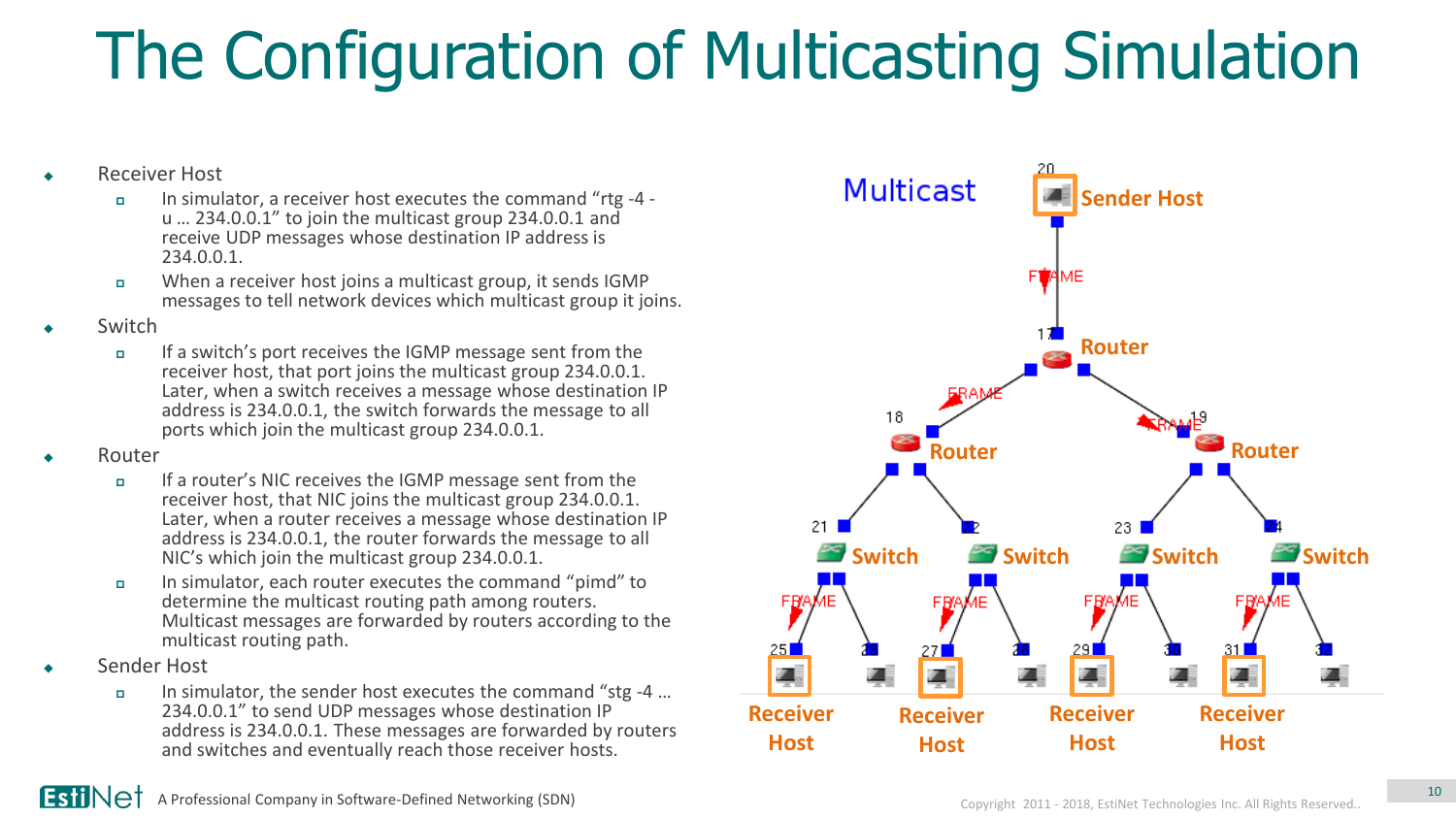## Broadcast Addressing

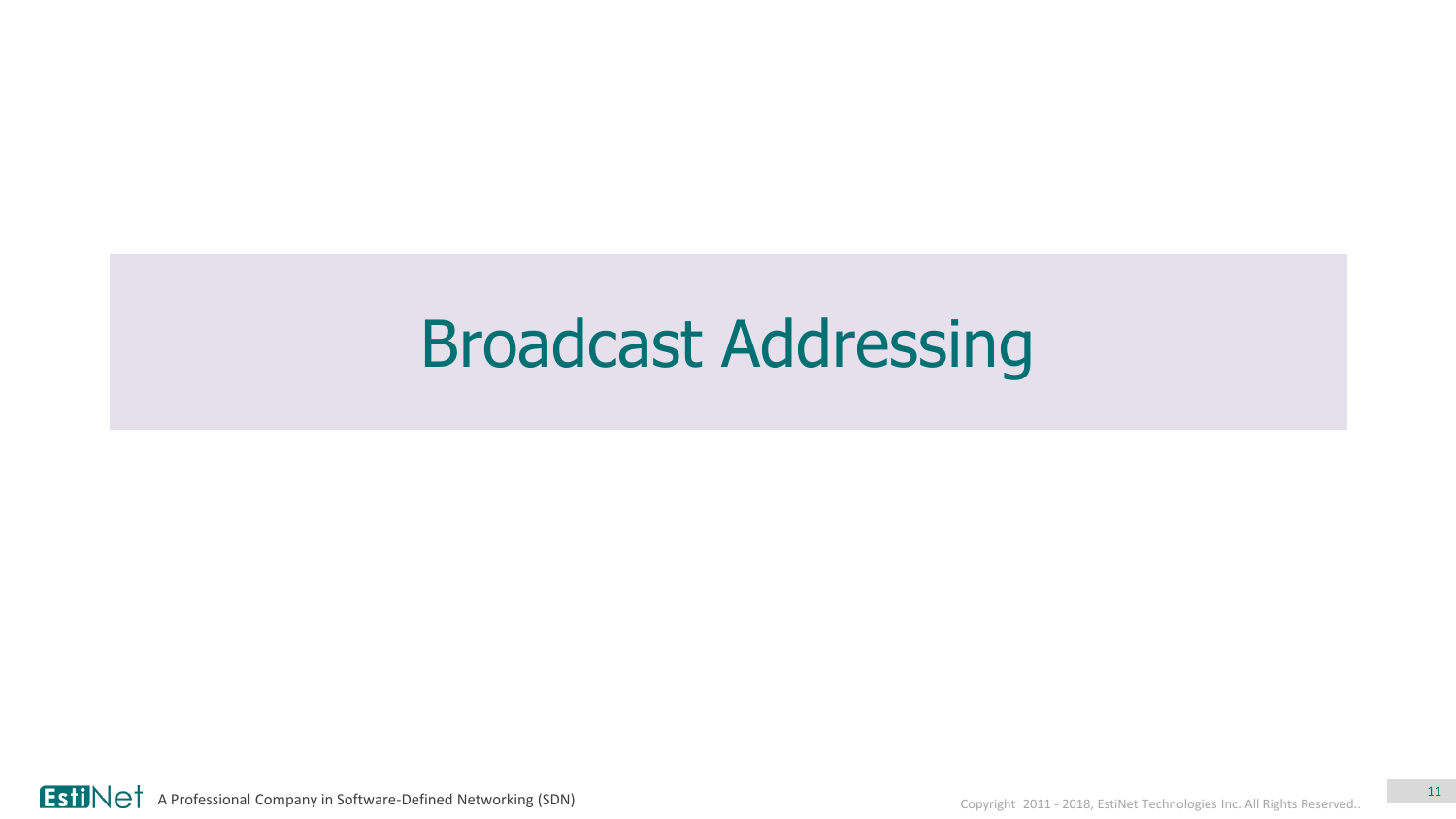#### The Transmission and Reception of Broadcast Message

- $\bullet$  In a subnet, a broadcast message is supposed to be received by all NIC's except the one which sends the message. The broadcast address of the subnet is filled in the IP header of the message.
- ◆ In general, a broadcast message cannot travel across the subnet's boundary. In other words, a gateway router does not forward broadcast messages.
- There are two subnets in the graph on the right side. Take the left subnet as an example. Network node 33 sends a broadcast message. The switch broadcasts the message to all ports except the one from which the message comes. Thus, all hosts and the router in the subnet receive the broadcast message. The router does not forward the broadcast message to other subnets.

#### **Broadcast**

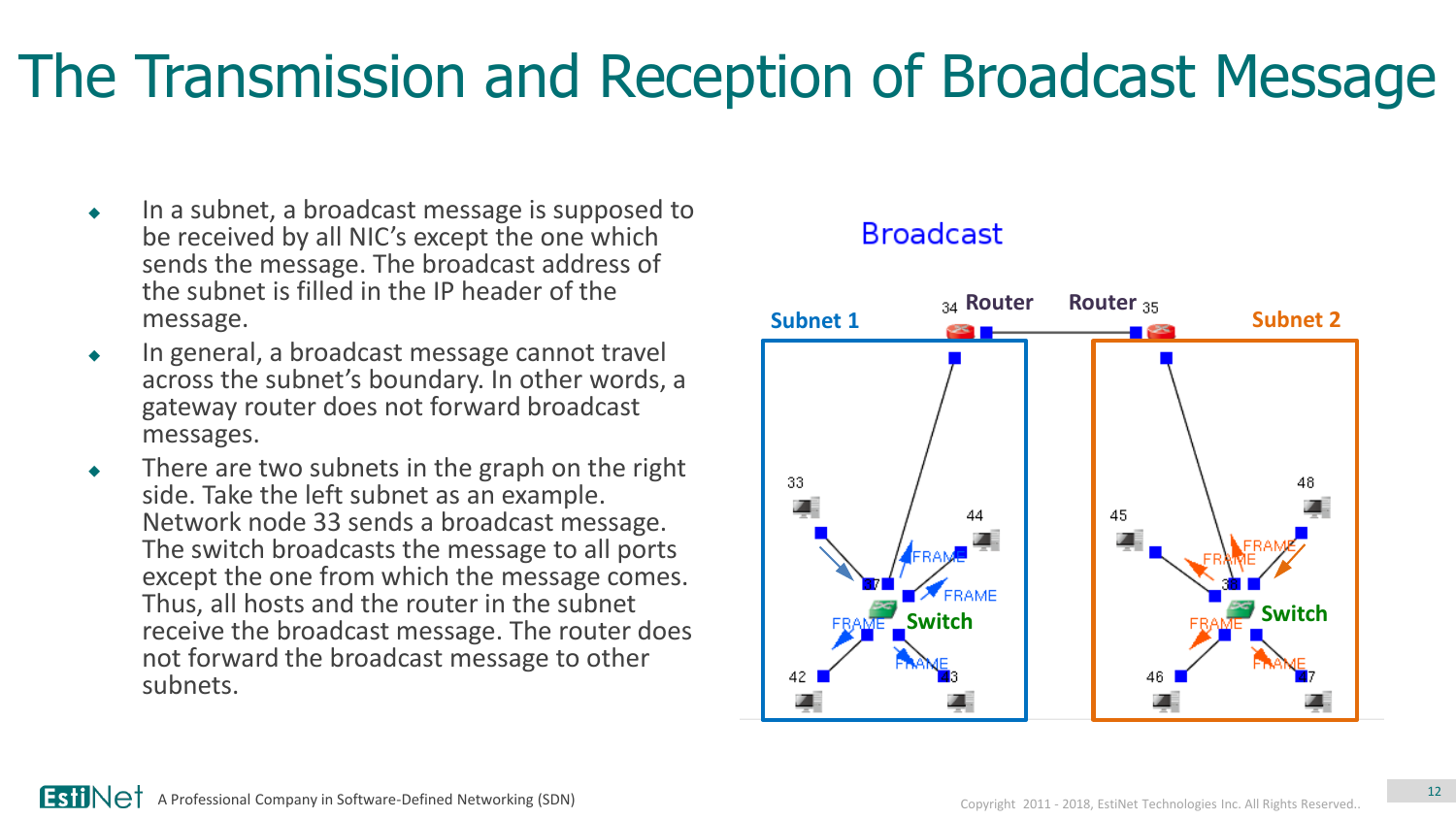## Observing Broadcast Message by Wireshark

 From the graph on the right side, it shows all messages' source address is 1.0.18.5 while destination address is the subnet's broadcast address 1.0.18.255.

**Broadcast** 



|                                      |                          |                                                                                                                                     |                   | tcpdump_at_node_33.pcap [Wireshark 2.1.1 (Git Rev Unknown from unknown)]                                                                                                                                                                                                                                                                                       |                                                                                   |                          |                                                                                                           |                                              |            | ×  |
|--------------------------------------|--------------------------|-------------------------------------------------------------------------------------------------------------------------------------|-------------------|----------------------------------------------------------------------------------------------------------------------------------------------------------------------------------------------------------------------------------------------------------------------------------------------------------------------------------------------------------------|-----------------------------------------------------------------------------------|--------------------------|-----------------------------------------------------------------------------------------------------------|----------------------------------------------|------------|----|
| File                                 |                          |                                                                                                                                     |                   | Edit View Go Capture Analyze Statistics Telephony Tools Internals Help                                                                                                                                                                                                                                                                                         |                                                                                   |                          |                                                                                                           |                                              |            |    |
| $\bigcirc$                           | $\odot$                  |                                                                                                                                     |                   | A B A B R G Q & 2 3 3 2                                                                                                                                                                                                                                                                                                                                        |                                                                                   | $\overline{\mathbf{z}}$  | $\begin{bmatrix} \mathcal{C}_{\mathcal{P}} \\ \mathcal{C}_{\mathcal{P}} \end{bmatrix}$<br>$\vert$ $\vert$ | $+$<br>$\boxed{1}$                           | <b>Pol</b> |    |
| Filter:                              |                          |                                                                                                                                     |                   |                                                                                                                                                                                                                                                                                                                                                                | Expression<br>$\overline{\mathbf{v}}$                                             | Clear                    | Apply                                                                                                     | Save                                         |            |    |
| No.                                  | Time                     | Source                                                                                                                              |                   | Destination                                                                                                                                                                                                                                                                                                                                                    |                                                                                   |                          | Protocol Length Info                                                                                      |                                              |            |    |
|                                      | 1 0.000000               |                                                                                                                                     | EquipTra 00:00:43 |                                                                                                                                                                                                                                                                                                                                                                | Spanning-tree-(for-bridges) 00 STP                                                |                          |                                                                                                           | 53 RST. Root = 32768/0/                      |            |    |
|                                      | 2 0.999583               | 1.0.18.5                                                                                                                            |                   | 1.0.18.255                                                                                                                                                                                                                                                                                                                                                     |                                                                                   | <b>UDP</b>               |                                                                                                           | 88 34389-5200 Len=46                         |            |    |
|                                      | 3 1.000083               | 1.0.18.5                                                                                                                            |                   | 1.0.18.255                                                                                                                                                                                                                                                                                                                                                     |                                                                                   | <b>UDP</b>               |                                                                                                           | 88 34389-5200 Len=46                         |            |    |
|                                      | 4 1.000583<br>5 1.001083 | 1.0.18.5<br>1.0.18.5                                                                                                                |                   | 1.0.18.255<br>1.0.18.255                                                                                                                                                                                                                                                                                                                                       |                                                                                   | <b>UDP</b><br><b>UDP</b> |                                                                                                           | 88 34389-5200 Len=46<br>88 34389-5200 Len=46 |            |    |
|                                      | 6 1.001583               | 1.0.18.5                                                                                                                            |                   | 1.0.18.255                                                                                                                                                                                                                                                                                                                                                     |                                                                                   | <b>UDP</b>               |                                                                                                           | 88 34389-5200 Len=46                         |            |    |
|                                      | 7 1.002083               | 1.0.18.5                                                                                                                            |                   | 1.0.18.255                                                                                                                                                                                                                                                                                                                                                     |                                                                                   | <b>UDP</b>               |                                                                                                           | 88 34389-5200 Len=46                         |            |    |
|                                      | 8 1.002583               | 1.0.18.5                                                                                                                            |                   | 1.0.18.255                                                                                                                                                                                                                                                                                                                                                     |                                                                                   | <b>UDP</b>               |                                                                                                           | 88 34389-5200 Len=46                         |            |    |
|                                      | 9 1.003083               | 1.0.18.5                                                                                                                            |                   | 1.0.18.255                                                                                                                                                                                                                                                                                                                                                     |                                                                                   | <b>UDP</b>               |                                                                                                           | 88 34389-5200 Len=46                         |            |    |
|                                      | 10 1.003583              | 1.0.18.5                                                                                                                            |                   | 1.0.18.255                                                                                                                                                                                                                                                                                                                                                     |                                                                                   | <b>UDP</b>               |                                                                                                           | 88 34389-5200 Len=46                         |            |    |
|                                      | 11 1.004083              | 1.0.18.5                                                                                                                            |                   | 1.0.18.255                                                                                                                                                                                                                                                                                                                                                     |                                                                                   | <b>UDP</b>               |                                                                                                           | 88 34389-5200 Len=46                         |            |    |
|                                      | 12 1.004583              | 1.0.18.5                                                                                                                            |                   | 1.0.18.255                                                                                                                                                                                                                                                                                                                                                     |                                                                                   | <b>UDP</b>               |                                                                                                           | 88 34389→5200 Len=46                         |            |    |
| 0000<br>0010<br>0020<br>0030<br>0040 | Data (46 bytes)          | ff ff ff ff ff ff 00 01<br>00 4a ed c2 40 00 40 11<br>12 ff 86 55 14 50 00 36<br>20 20 20 31 30 30 2e 30<br>00 00 1c 08 40 00 00 00 |                   | Ethernet II, Src: EquipTra 00:00:51 (00:01:00:00:00:51), Dst: Broadcast (ff:ff:ff:ff:ff:ff) #<br>Internet Protocol Version 4, Src: 1.0.18.5, Dst: 1.0.18.255<br>User Datagram Protocol, Src Port: 34389, Dst Port: 5200<br>00 00 00 51 08 00 45 00<br>25 dd 01 00 12 05 01 00<br>1c 29 31 2b 20 20 20 20<br>30 30 30 30 30 00 fd 7f<br>00 00 f8 2f f1 8e 66 7f | QE.<br>$.3. .0.0. % \$<br>$U.P.6$ .) 1+<br>100.000000<br>$\ldots 0 \ldots \ldots$ |                          |                                                                                                           |                                              |            |    |
| $\bigcirc$ $\mathscr{C}$             |                          |                                                                                                                                     |                   | File: "/root/course_case_estinetx/network_layer/ipv4_addressing.results/per_node/node33/tcpdump_at_                                                                                                                                                                                                                                                            |                                                                                   |                          |                                                                                                           |                                              | Pa         | Pr |

**A Professional Company in Software-Defined Networking (SDN)** Copyright 2011 - 2018, EstiNet Technologies Inc. All Rights Reserved.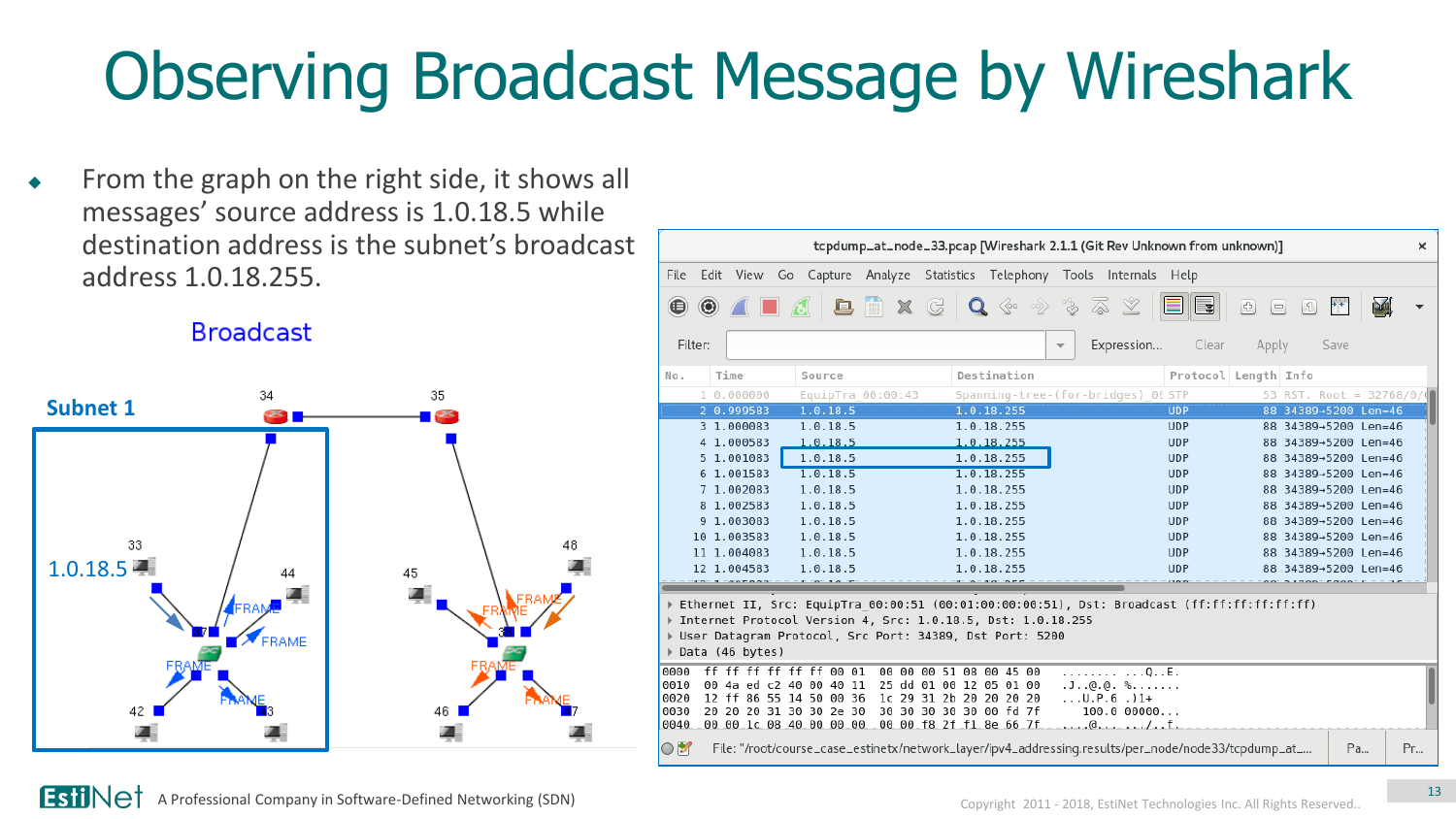